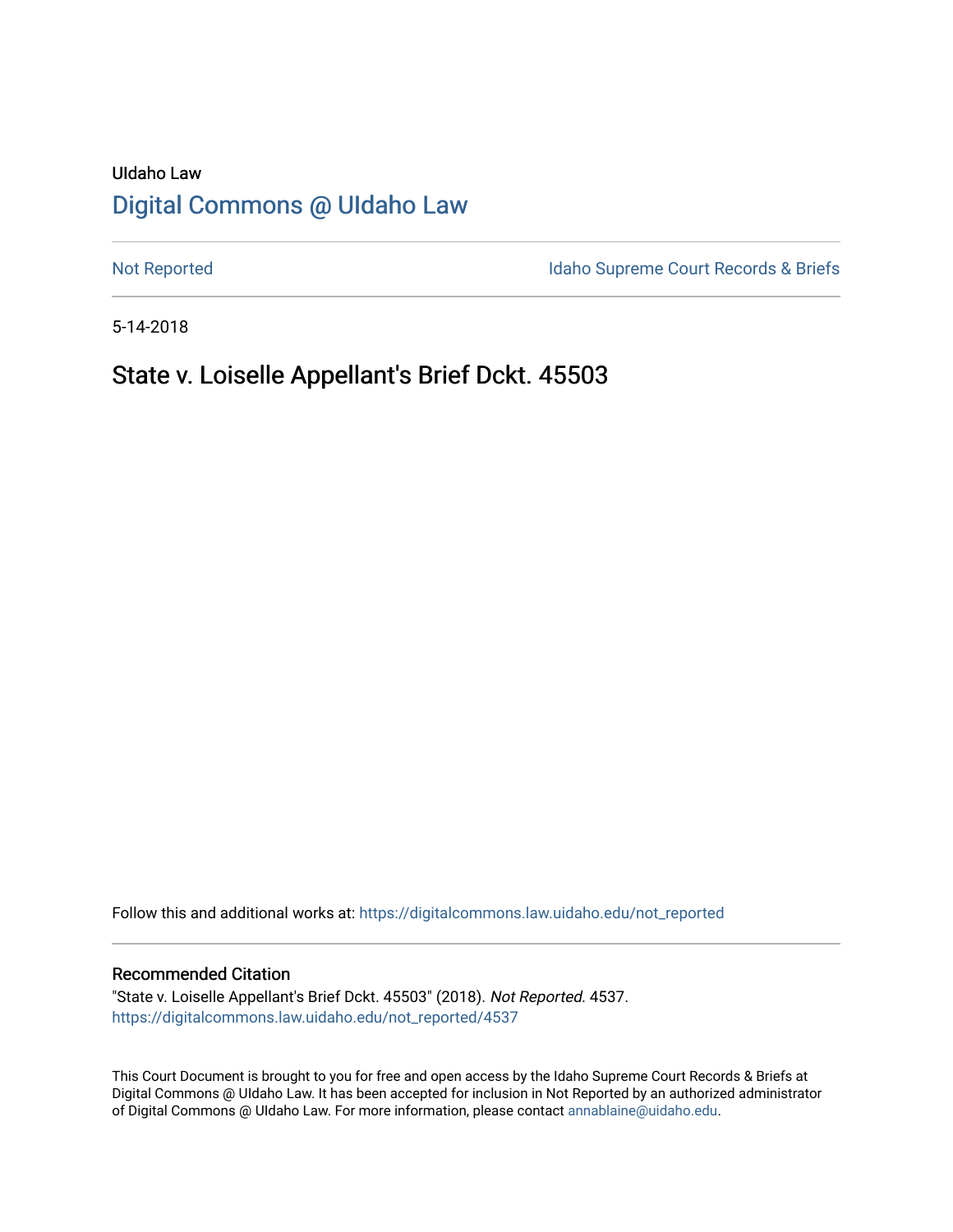ERIC D. FREDERICKSEN State Appellate Public Defender I.S.B. #6555

ERIK. R. LEHTINEN Chief, Appellate Unit I.S.B. #6247

JESSALYN HOPKIN Legal Extern I.S.B. Limited License 322 E. Front Street, Suite 570 Boise, Idaho 83702 Phone: (208) 334-2712 Fax: (208) 334-2985 E-mail: documents@sapd.state.id.us

## IN THE SUPREME COURT OF THE STATE OF IDAHO

| STATE OF IDAHO,       |                                 |
|-----------------------|---------------------------------|
|                       | NO. 45503                       |
| Plaintiff-Respondent, |                                 |
|                       | BANNOCK COUNTY NO. CR 2017-3301 |
| V.                    |                                 |
|                       |                                 |
| CALLI LOISELLE,       | <b>APPELLANT'S BRIEF</b>        |
|                       |                                 |
| Defendant-Appellant.  |                                 |
|                       |                                 |

### STATEMENT OF THE CASE

Nature of the Case

Calli Loiselle pled guilty to felony injury to a child, and the district court sentenced her to eight years, with four years fixed. On appeal, Ms. Loiselle asserts the district court abused its sentencing discretion by imposing a prison sentence that is excessive given any view of the facts.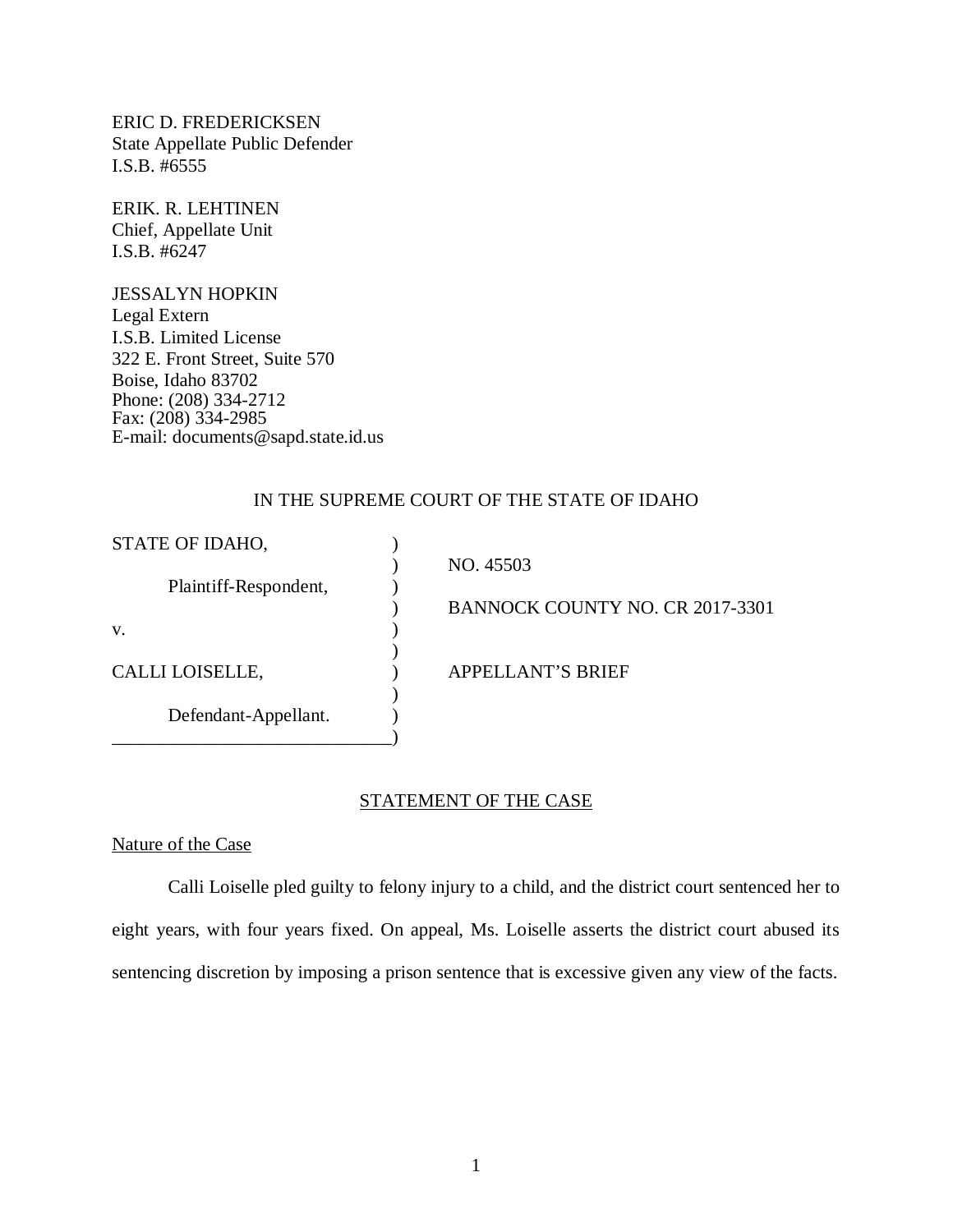### Statement of the Facts & Course of Proceedings

On February 26, 2017, Ms. Loiselle gave birth to a healthy six-pound, nine-ounce baby boy. (PSI, pp.16, 26.) However, the baby tested positive for amphetamines, methamphetamine and marijuana (PSI, pp.4, 30, 32), and the police and Child Protection Services ("CPS") were called (PSI, pp.4, 28). Upon questioning, Ms. Loiselle admitted that she had been using methamphetamine and marijuana while she was pregnant. (PSI, pp.4, 28; Tr., p.2, Ls.4-5.)

Out of fear of being arrested, Ms. Loiselle fled the hospital. (PSI, pp.4, 6; Tr., p.12, L.6.) But she didn't run for long. Ms. Loiselle contacted a detective a few days later (on or about March 6, 2017), and indicated she wanted to "make things right." (R., p.13; PSI, p.6.) That detective urged Ms. Loiselle to call CPS, which she did. (PSI, p.6.) By doing so, she was able to see her son a few times before being charged and, ultimately, arrested in this case. (*See* PSI, p.6.)

On March 29, 2017, Ms. Loiselle was charged. (R., pp.6-7.) She was charged with felony injury to a child, in violation of I.C. § 18-1501(1). (R., pp.6-7.) After waiving her preliminary hearing, she was bound over to district court on that charge. (R., pp.39, 40, 41.)

Ms. Loiselle wound up entering into a plea agreement with the State. In exchange for Ms. Loiselle's guilty plea to the charged offense, the State agreed not to file a "persistent violator" sentencing enhancement under I.C.  $\S$  [1](#page-2-0)9-2514.<sup>1</sup> It also agreed that if Ms. Loiselle were accepted into Family Court, it would recommend probation. (R, p.78; Tr., p.6, L.2, p.7, L.3, p.7, L.23 – p.8, L.3.) If Ms. Loiselle did not get into Family Court, the State was free to recommend any sentence. (Tr., p.6, L.2 – p.7, L.3, p.7, L.23 – p.8, L.3.)

<span id="page-2-0"></span><sup>&</sup>lt;sup>1</sup> This promise from the State was of no benefit to Ms. Loiselle, as the State apparently had no basis to charge a persistent violator enhancement anyway. Section 19-2514 provides for a sentencing enhancement for third and subsequent felony convictions, but Ms. Loiselle only had one prior felony conviction on her record (a 2011 burglary conviction). (*See* R., pp.6-15.)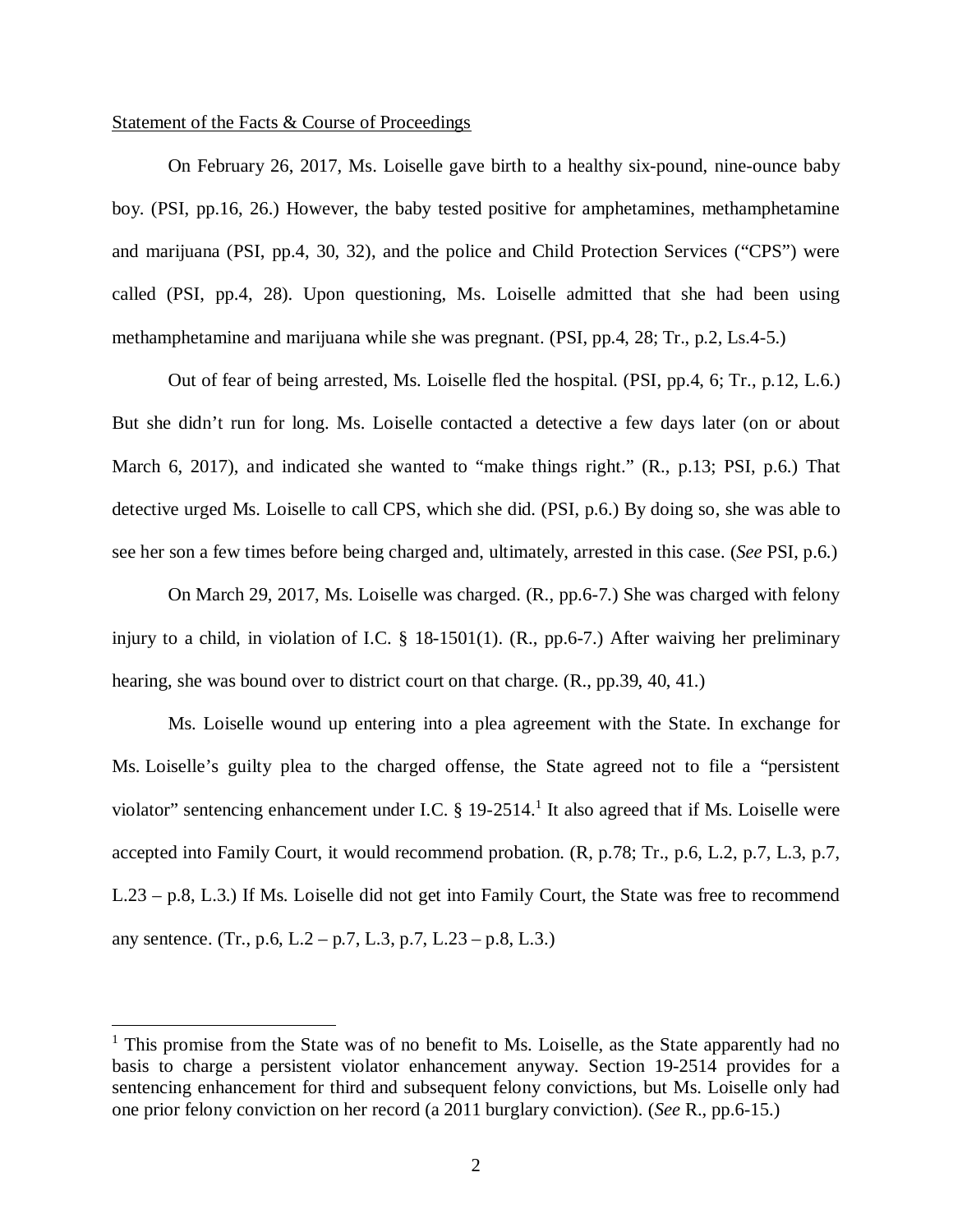At sentencing, the State recommended a prison sentence of eight years, with four years fixed, because Ms. Loiselle had not been accepted into Family Court. (Tr., p.19, Ls.13-15.) Ms. Loiselle argued for probation or, at the most, retained jurisdiction, so that she might have an opportunity to be a mother to her son. (Tr.,  $p.17$ , L.23 –  $p.18$ , L.7,  $p.21$ , Ls.2-6.) The district court, however, chose to follow the State's recommendation, and it sentenced Ms. Loiselle to eight years, with four years fixed, though it ordered that sentence to run concurrently with the sentence in an unrelated case.<sup>[2](#page-3-0)</sup> (R., pp.95-97; Tr., p.22, Ls.18-20.)

Following entry of the judgment of conviction, Ms. Loiselle filed a motion seeking a reduction of sentence pursuant to Idaho Criminal Rule 35(b). (R., p.108.) Shortly thereafter, she withdrew that motion. (R., p.110.) She has since renewed that motion, but no ruling has been made on that renewed motion.<sup>[3](#page-3-1)</sup>

Ms. Loiselle timely appealed from the judgment of conviction. (R., pp.100-02.) On appeal, she contends the district court abused its sentencing discretion by imposing a sentence which is excessive given any view of the facts. Specifically, she contends the district court should have either placed her on probation or retained jurisdiction and allowed her to participate in a "rider" program.

<span id="page-3-0"></span> $2$  The unrelated case was the one involving the 2011 burglary conviction. Ms. Loiselle was on parole in that case when the present case arose.

<span id="page-3-1"></span><sup>&</sup>lt;sup>3</sup> The January 30, 2018 renewed motion is not part of the Clerk's Record, and Ms. Loiselle does not seek to add it to the record at this time because no issue is presented on appeal concerning any Rule 35 motion. If the district court at some point denies her renewed Rule 35 motion, Ms. Loiselle may separately appeal any such decision. *See* I.A.R. 11(c)(9) (providing that orders entered after judgment, which affect the substantial rights of the defendant, are appealable).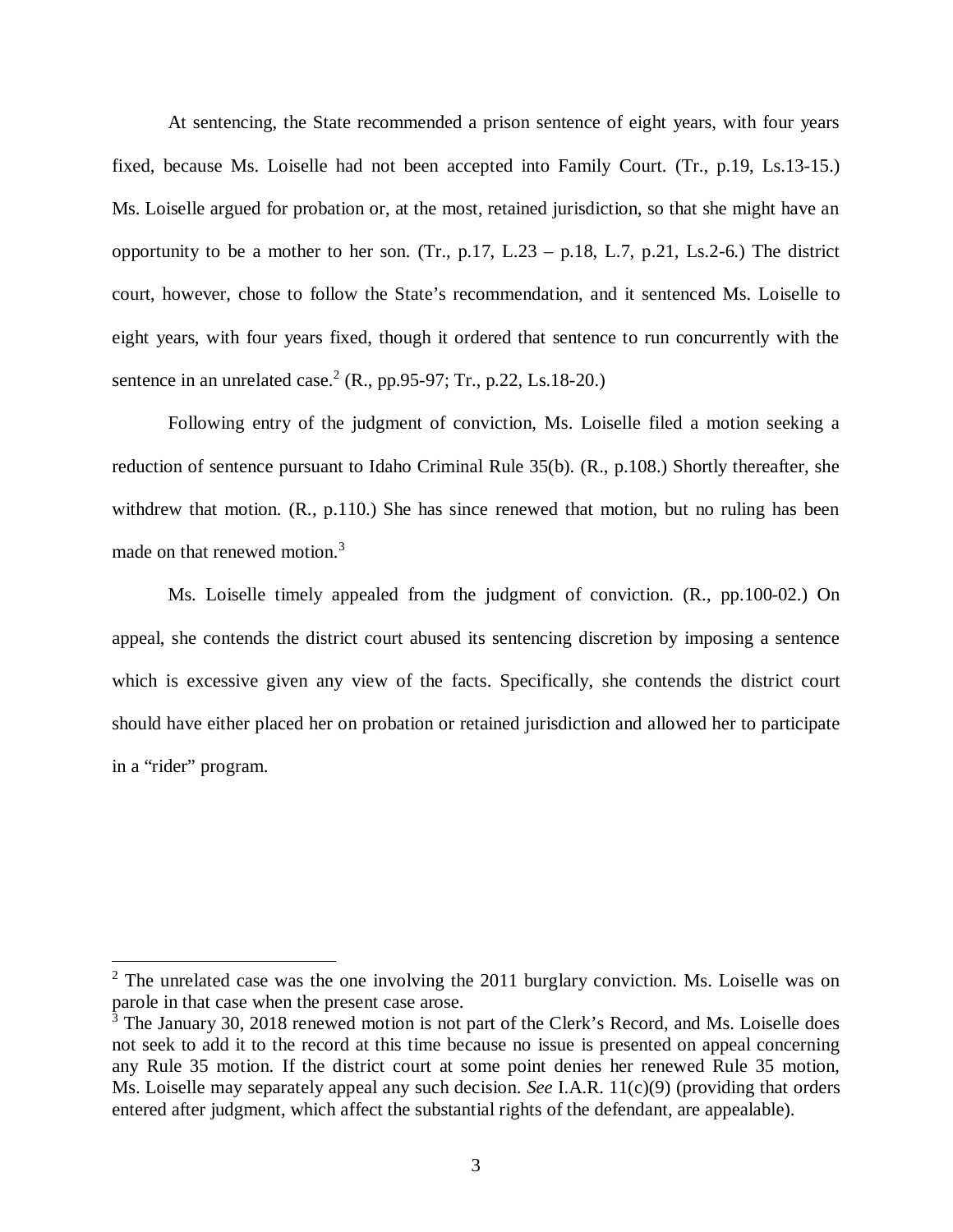#### ISSUE

Whether the district court abused its discretion when it imposed a unified sentence of eight years, with four years fixed, which is excessive given any reasonable view of the facts.

### ARGUMENT

## The District Court Abused Its Discretion When It Imposed A Unified Sentence Eight Years, With Four Years Fixed, Instead Of Either Placing Ms. Loiselle On Probation Or Retaining **Jurisdiction**

To determine whether the district court abused its discretion, this Court must decide whether the sentence was excessive under any reasonable view of the facts. *State v. Burdett*, 134 Idaho 271, 276 (Ct. App. 2000). When reviewing a sentence, the appellate court will "independently review the record on appeal, having due regard for the nature of the offense, the character of the offender, and the protection of the public interest." *State v. Strand*, 137 Idaho 457, 460 (2002). The defendant bears the burden of "show[ing] that the sentence is unreasonably harsh in light of the primary objective of protecting society and the related goals of deterrence, rehabilitation and retribution." *State v. Williams*, 135 Idaho 618, 620 (Ct. App. 2001); *accord State v. Oliver*, 144 Idaho 722, 726-27 (2007).

A trial court must consider all mitigating evidence. This may include the defendant's past sexual assault, her mental health problems, her addiction, her remorse and recognition of her problem, and her desire for rehabilitation. *See, e.g.*, *Williams*, 135 Idaho at 620 (holding the defendant's troubled childhood was a mitigating "factor that bears consideration at sentencing"); *Hollon v. State*, 132 Idaho 573, 581 (1999) (recognizing trial courts are required to "consider the defendant's mental illness as a sentencing factor"); *State v. Alberts*, 121 Idaho 204, 209 (Ct. App. 1991) (holding some leniency was required, in part, because the defendant had "remorse for his conduct," recognized his problem, and was willing to accept treatment); *State v. Osborn*, 102 Idaho 405, 414 n.5 (1981) (holding substance abuse "is a proper consideration in mitigation of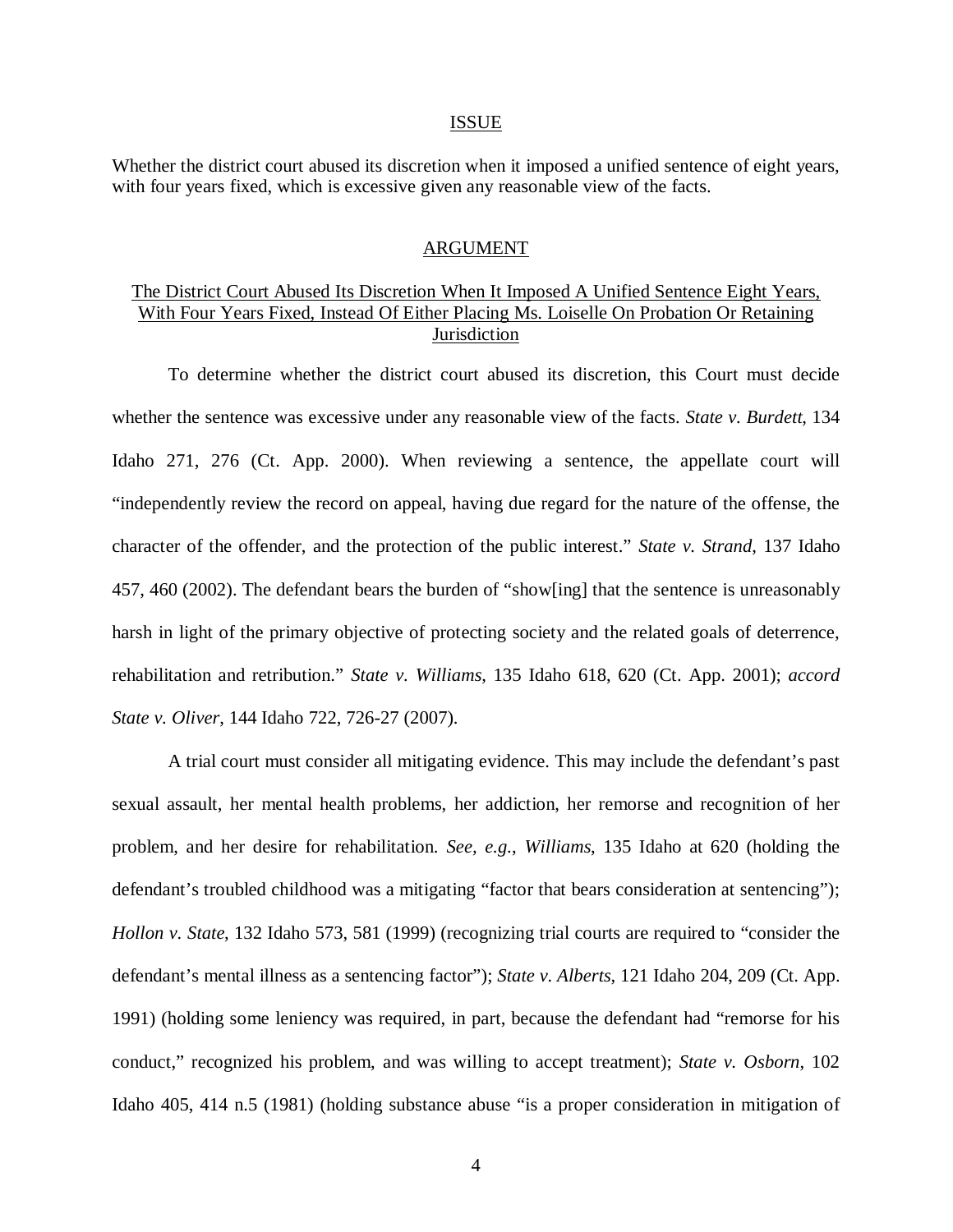punishment upon sentencing"). Based on Ms. Loiselle's past sexual assault, her mental health problems, her addiction, her remorse, recognition of her problem, and desire for treatment, the district court erred when it imposed a lengthy prison sentence.

Ms. Loiselle was adopted at ten months old. (PSI, p.35.) Her mother used drugs during her pregnancy with Ms. Loiselle, and her father was also a drug user who spent time in and out of prison until his addiction killed him. (PSI, p.35.) Growing up, Ms. Loiselle had a good childhood with her adoptive parents. (PSI, pp.16, 35, 47.) She rode horses, camped, and fished. (PSI, p.16.) However, things changed dramatically as Ms. Loiselle approached adolescence.

When she was in fifth grade, Ms. Loiselle was diagnosed with Bi-Polar Disorder and Attention Deficit-Hyperactivity Disorder. (PSI, p.35.) At 11 or 12, she was raped. (PSI, p.47.) Thereafter, she attempted suicide and was admitted to the Behavioral Health Center on two separate occasions. (PSI, p.47.)

As Ms. Loiselle spun out of control, so too did her behavior. She began using drugs, starting with marijuana and eventually methamphetamine. (PSI, pp.20-24, 35, 50-51.) She committed her first juvenile offense—assault—when she was just shy of her fourteenth birthday. (PSI, p.6.) After her sixth juvenile offense in a year and one-half, she was sent to the Brown School in Texas. (PSI, pp.15, 35, 46.) According to her high school transcripts, Ms. Loiselle did well at the Brown School. (PSI, p.37.) Unfortunately though, she went back to the same bad habits once she returned to Idaho. (PSI, pp.7-15, 37.) She never finished high school, nor has she ever received her GED. (PSI, p.18.) And her string of juvenile offenses became a string of misdemeanor offenses. (PSI, pp.6-15.)

Ms. Loiselle struggles with an addiction that has its roots in her mother's womb, or perhaps even in her genetic makeup. (*See* PSI, p.35.) As noted, both of her biological parents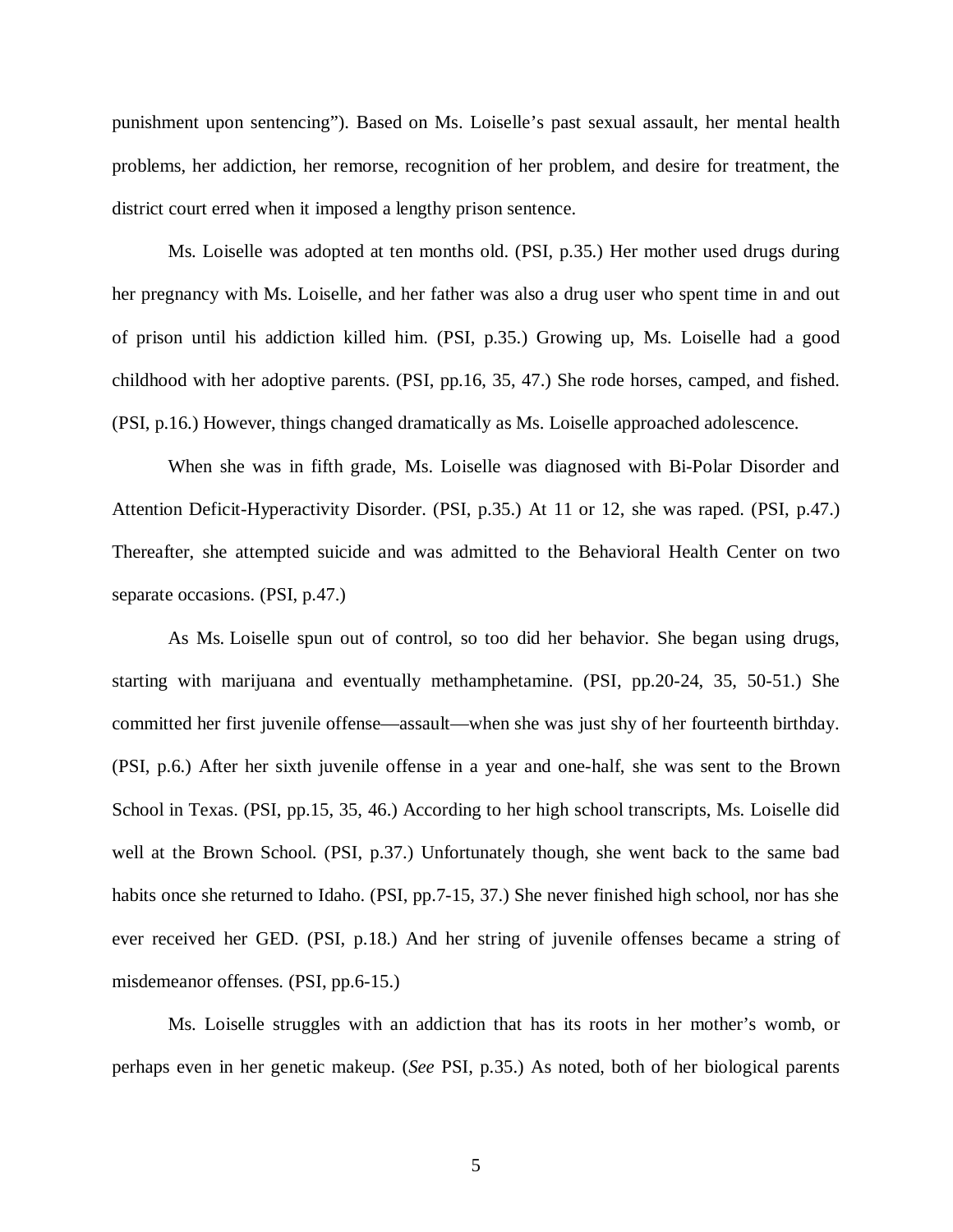were drug users, and her mother used drugs while pregnant with Ms. Loiselle. (R., p.35.) Throughout her life, Ms. Loiselle has continuously used marijuana to self-medicate. (PSI, p.20.) Although, she has had periods of taking medication for her mental illnesses (which she states has always helped her), when she has gone off her medications, she has always gravitated back to drugs. (PSI, p.35.) This time can be different though; now there is a new, overriding motivator to stay clean and sober—her son. (PSI, p.16.)

Ms. Loiselle's decisions throughout her pregnancy were terrible, but her addiction clouded her judgment. Since the birth of her son, she has been able to see her son on a number of occasions. (Tr., p.21, Ls.7-11) She knows, now more than ever, how important her sobriety is for not just her own life, but also her son's. (PSI, pp.21-22; Tr. p.17, Ls.15-17, p.21, Ls.1-11.) She does not want her son to feel the kind of abandonment she felt as a child. (PSI, p.22.) She wants to be there as a loving, supportive mother to her son. (PSI, p.22; Tr. p.21, Ls.1-11.)

Ms. Loiselle has made significant mistakes, but her addiction has been something she has fought her whole life. Unfortunately, the district court did not give sufficient weight to her past sexual assault, her mental illness, her addiction, and her remorse, recognition of her problem, and earnest desire for treatment. Because the court did not properly weigh the mitigating factors in her case, Ms. Loiselle contends it abused its discretion by imposing a sentence higher than that which was reasonable under the facts of the case.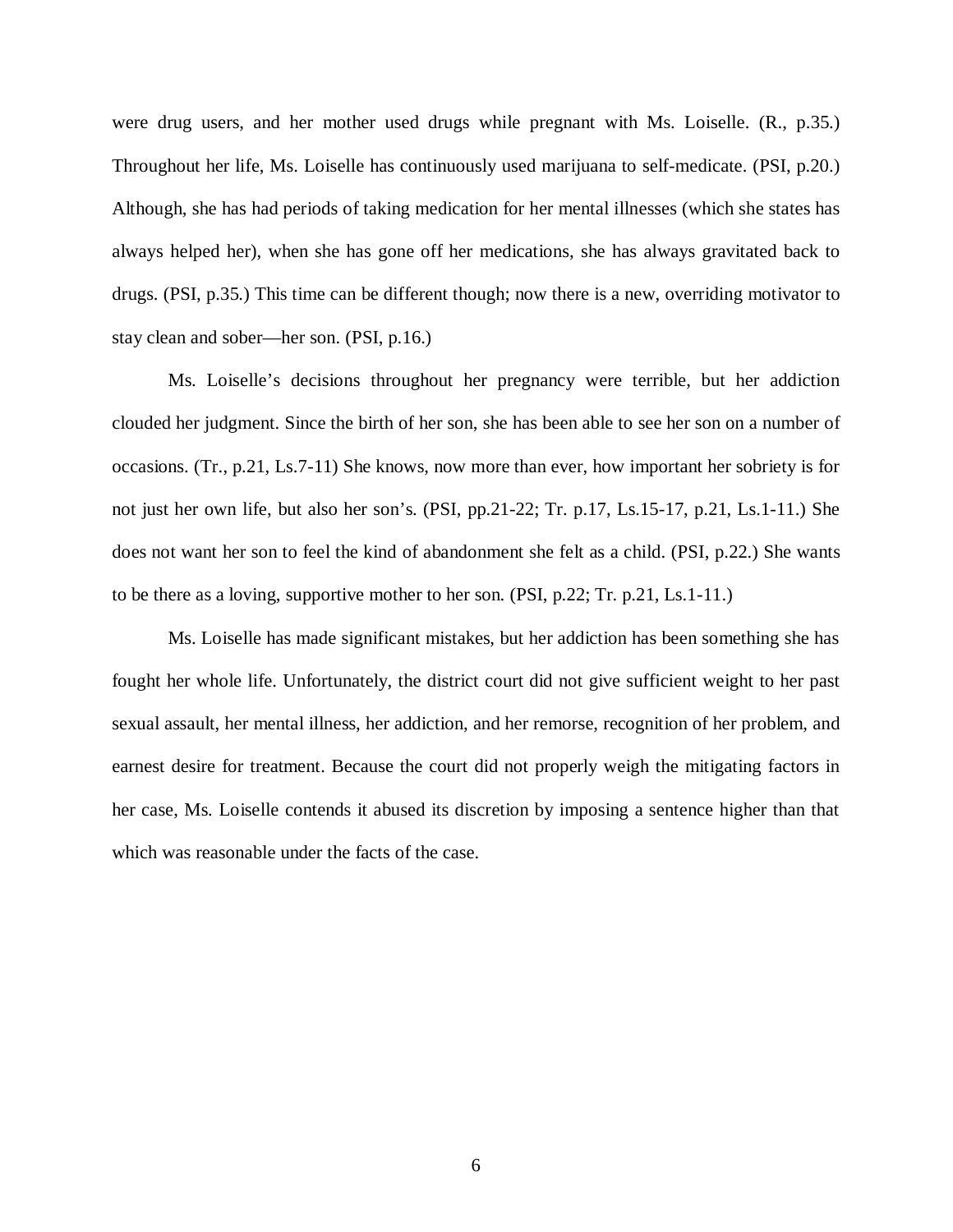# **CONCLUSION**

Ms. Loiselle respectfully requests that this Court reduce her sentence as it deems appropriate. Alternatively, she requests that her case be remanded to the district court for a new sentencing hearing.

DATED this 14<sup>th</sup> day of May, 2018.

 $\frac{|S|}{|S|}$ 

ERIK R. LEHTINEN Chief, Appellate Unit